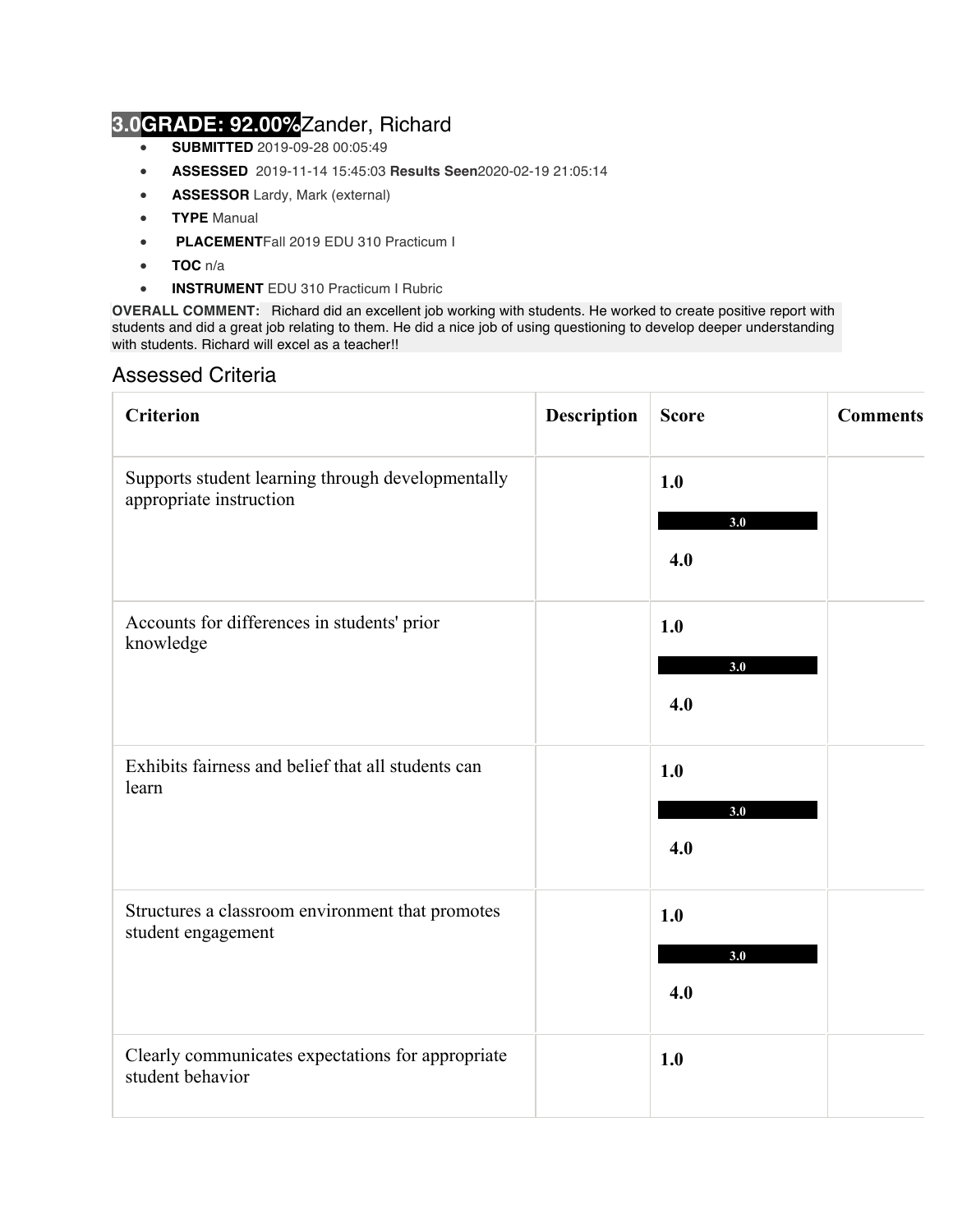| <b>Criterion</b>                                                     | <b>Description</b> | <b>Score</b>      | <b>Comments</b> |
|----------------------------------------------------------------------|--------------------|-------------------|-----------------|
|                                                                      |                    | 3.0<br>4.0        |                 |
| Responds appropriately to student behavior                           |                    | 1.0<br>3.0<br>4.0 |                 |
| Effectively teaches subject matter                                   |                    | 1.0<br>3.0<br>4.0 |                 |
| Guides mastery of content through meaningful<br>learning experiences |                    | 1.0<br>3.0<br>4.0 |                 |
| Uses multiple methods of assessment                                  |                    | 1.0<br>3.0<br>4.0 |                 |
| Connects lesson goals with school curriculum and<br>state standards  |                    | 1.0<br>3.0<br>4.0 |                 |
| Adjusts instructional plans to meet students' needs                  |                    | 1.0<br>3.0        |                 |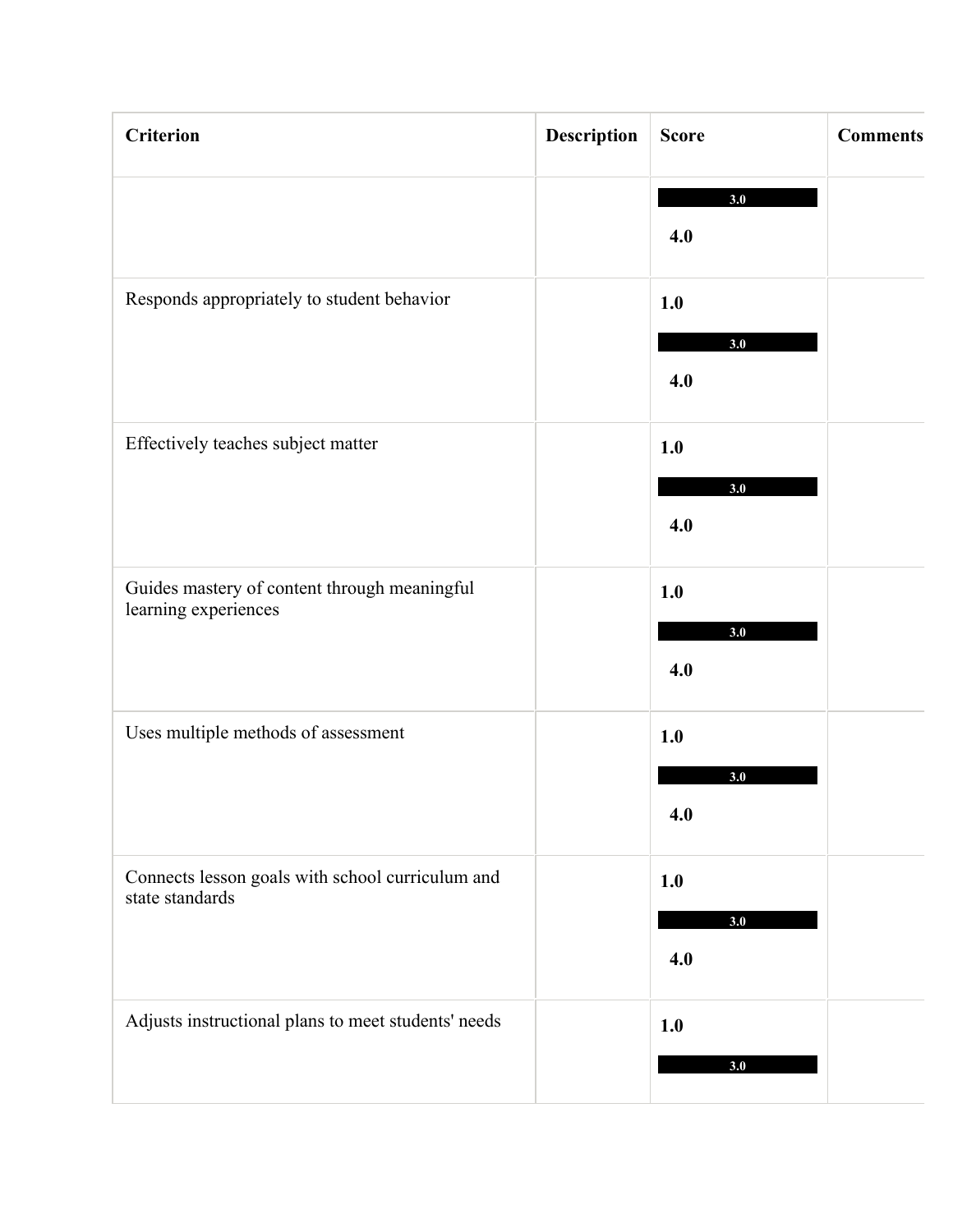| <b>Criterion</b>                                                  | <b>Description</b> | <b>Score</b> | <b>Comments</b> |
|-------------------------------------------------------------------|--------------------|--------------|-----------------|
|                                                                   |                    | 4.0          |                 |
| Collaboratively designs instruction                               |                    | 1.0          |                 |
|                                                                   |                    | 3.0<br>4.0   |                 |
| Differentiates instruction for a variety of learning<br>needs     |                    | 1.0          |                 |
|                                                                   |                    | 3.0<br>4.0   |                 |
| Instructional practices reflect effective<br>communication skills |                    | 1.0          |                 |
|                                                                   |                    | 3.0<br>4.0   |                 |
| Uses feedback to improve teaching effectiveness                   |                    | 1.0          |                 |
|                                                                   |                    | 3.0<br>4.0   |                 |
| Uses self-reflection to improve teaching<br>effectiveness         |                    | 1.0          |                 |
|                                                                   |                    | 3.0<br>4.0   |                 |
| Upholds legal responsibilities as a professional<br>educator      |                    | 1.0          |                 |
|                                                                   |                    | 3.0<br>4.0   |                 |